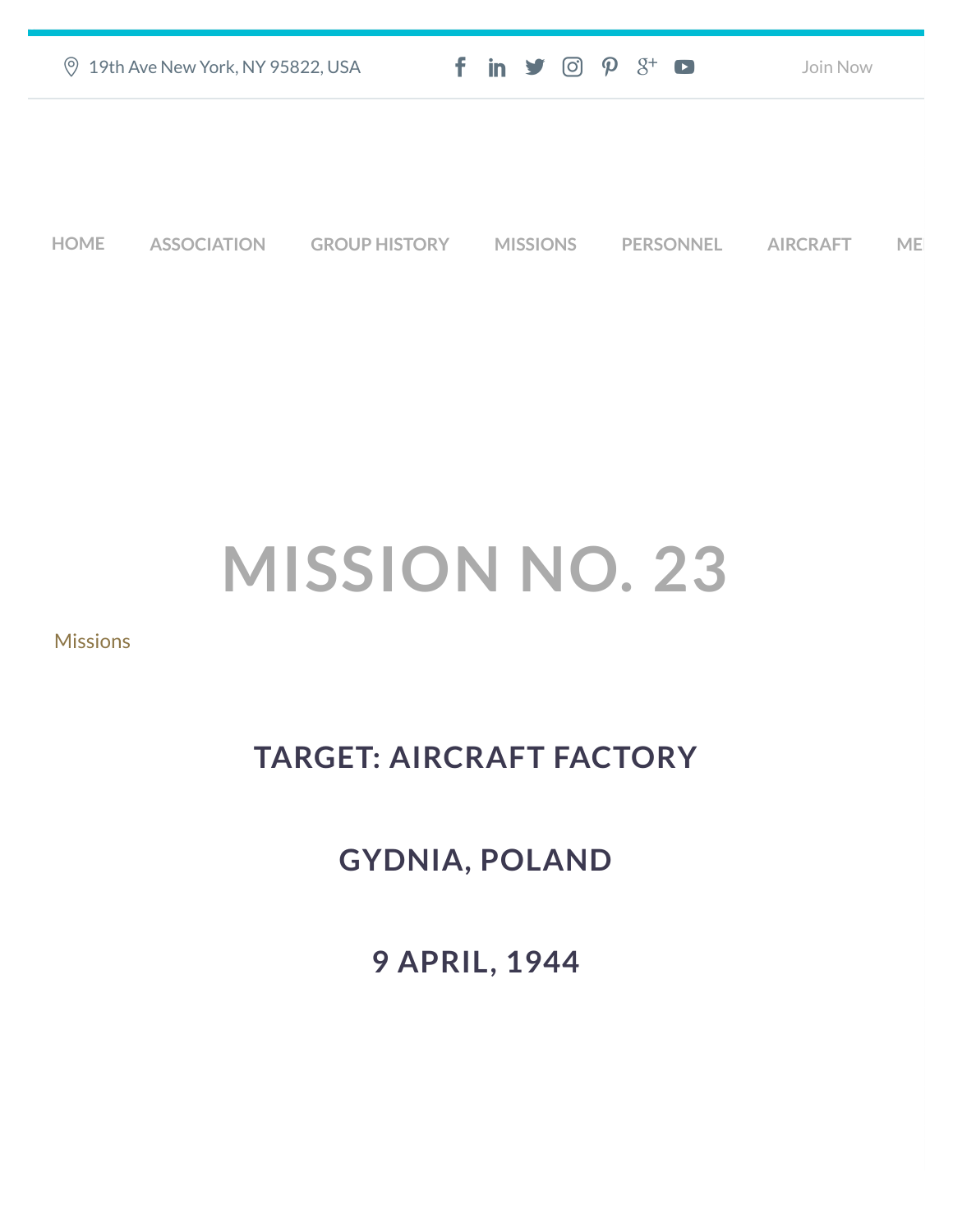

A large scale attack was launched against the FW-190 eastern complex of aircraft factories in north central Germany and Poland. Twelve Combat Wings were airborne for the deepest penetration to date.

The 457th's target was an aircraft factory, situated at Rahmel, seven miles from the center of Gydnia, that produced FW-190s. The 457th comprised the 94th A Combat Wing, and led the Wing. U. Col. Henry B. Wilson was Air Commander with pilot Lt. J. L. Smith. In addition, the 457th supplied two squadrons for the high box. Major Fred A. Spencer as the high box leader, with Lt. Jerome E. (Jerry) Godfrey as pilot. The flight route took the Group in a northeasterly direction over the North Sea, across Denmark and the Baltic Sea, and to the target area. Bad weather, which had hampered the Group in England and over the North Sea, caused seven planes to become lost and abort the mission. In addition, four more were lost from the high box and two, having failed to assemble with the Group, aborted when the Group they joined abandoned the mission.

The weather had cleared by the time the formations reached the IP.

A good formation produced a good bomb run, and bombing results were good, in spite of enemy fighter attacks along the run. Flak was moderate over the target.

Immediately after leaving the target, the formation was attacked by waves of FW-190s and Me-109s, coming in from the nose and from the tail. Aircraft piloted by Lt. Amos W. Shepard and Lt.